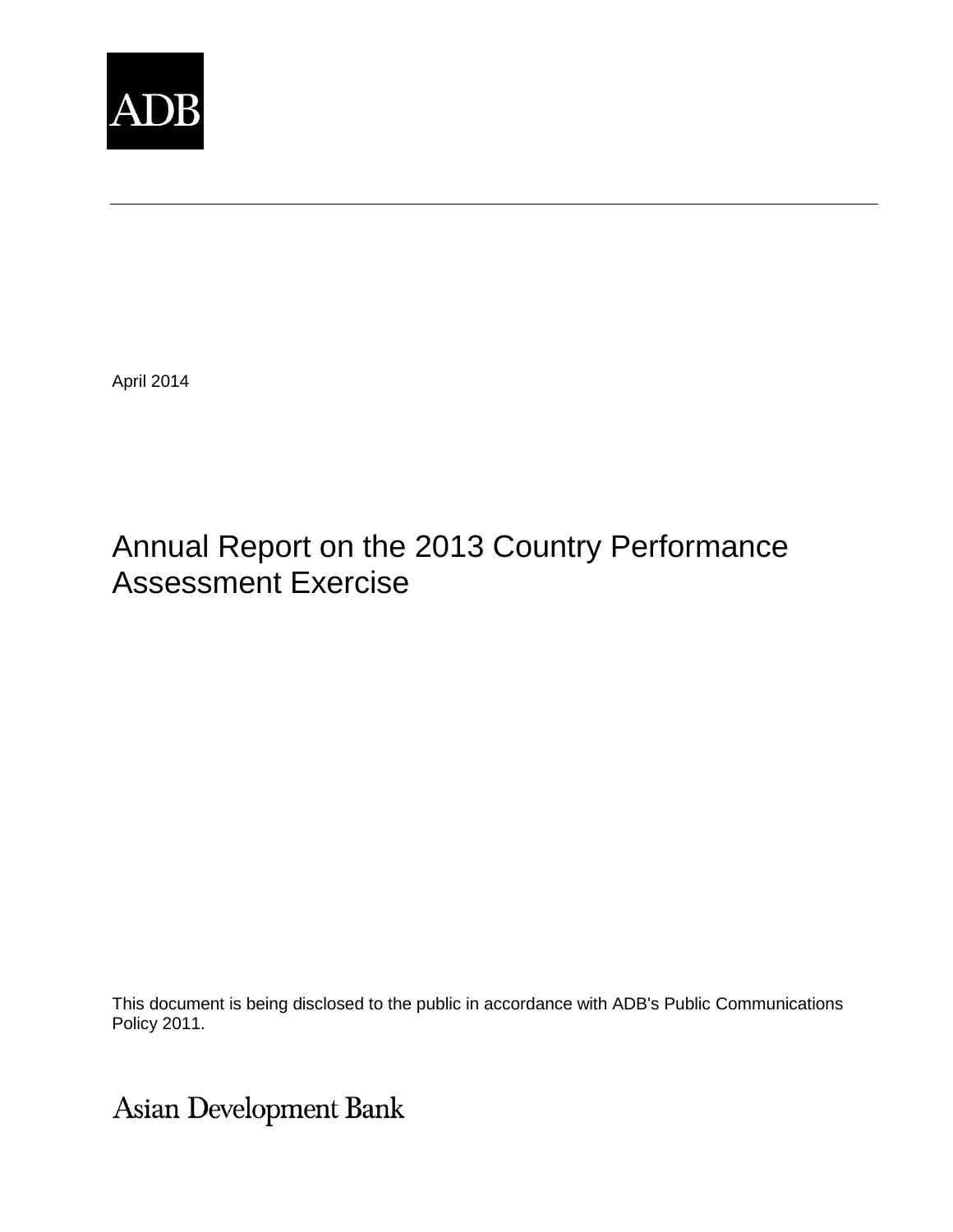## **ABBREVIATIONS**

| <b>ADB</b>   | Asian Development Bank                                  |
|--------------|---------------------------------------------------------|
| <b>ADF</b>   | Asian Development Fund                                  |
| <b>CCPR</b>  | composite country performance rating                    |
| <b>CPA</b>   | country performance assessment                          |
| <b>DMC</b>   | developing member country                               |
| ERD          | Economics and Research Department                       |
| <b>MDB</b>   | multilateral development bank                           |
| <b>OREI</b>  | Office of Regional Economic Integration                 |
| <b>OSFMD</b> | Operations Services and Financial Management Department |
| <b>PBA</b>   | performance-based allocation                            |
| <b>PCPI</b>  | <b>Post-Conflict Performance Indicators</b>             |
| <b>RSDD</b>  | Regional and Sustainable Development Department         |

#### **NOTE**

In this report, "\$" refers to US dollars.

| <b>Director General</b>            | K. Sakai, Strategy and Policy Department (SPD)                                                                                                   |
|------------------------------------|--------------------------------------------------------------------------------------------------------------------------------------------------|
| <b>Director</b>                    | S. Jarvenpaa, Operations Planning and Coordination Division, SPD                                                                                 |
| Team leader<br><b>Team members</b> | C. Liu, Principal Economist, SPD<br>I. De Guzman, Associate Strategy and Policy Officer, SPD<br>C. De Guzman, Strategy and Policy Assistant, SPD |

In preparing any country program or strategy, financing any project, or by making any designation of or reference to a particular territory or geographic area in this document, the Asian Development Bank does not intend to make any judgments as to the legal or other status of any territory or area.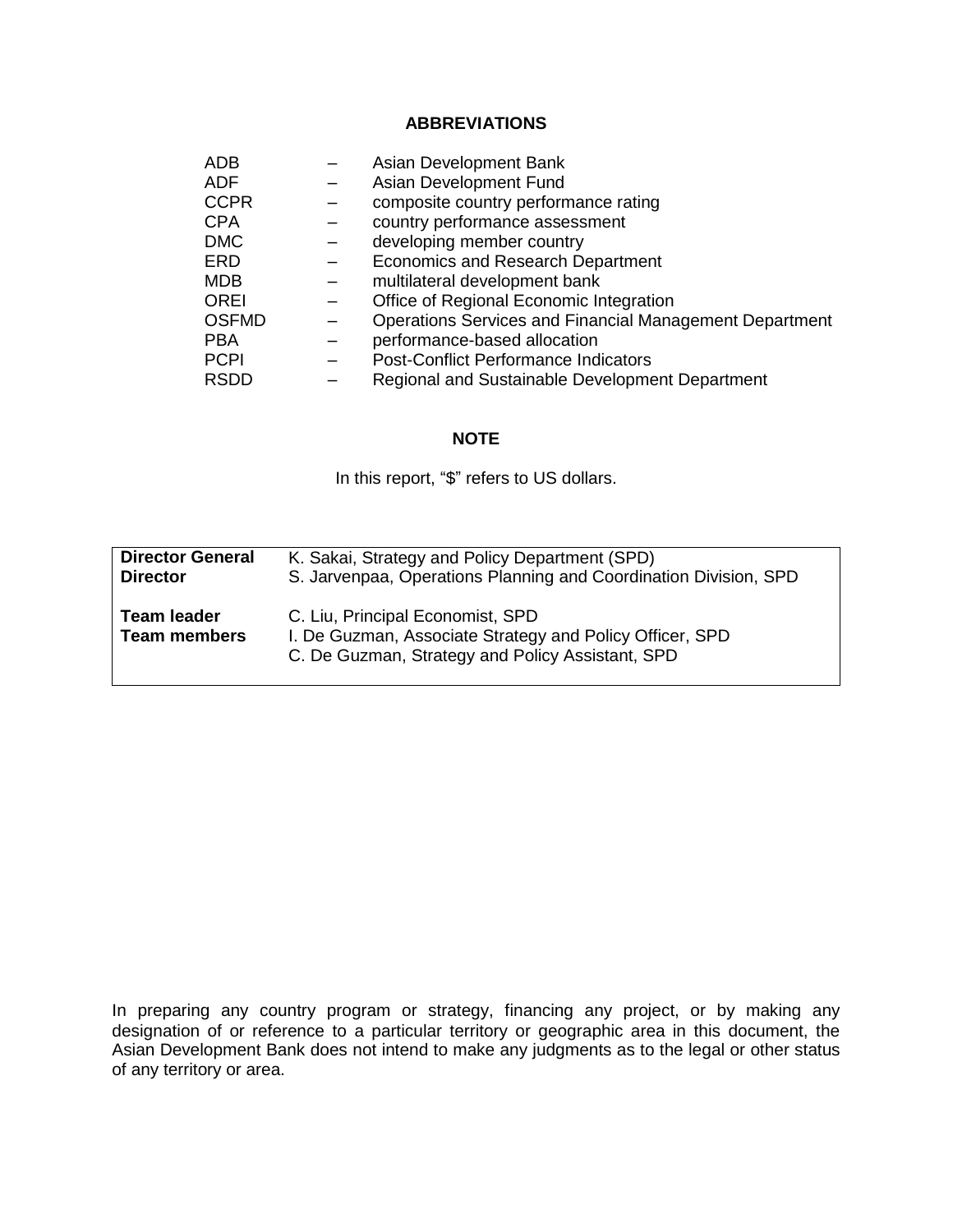# **CONTENTS**

| Τ.                         | <b>INTRODUCTION</b>                                                                                                                                                                                                                                                                | 1                |  |  |  |  |  |  |  |
|----------------------------|------------------------------------------------------------------------------------------------------------------------------------------------------------------------------------------------------------------------------------------------------------------------------------|------------------|--|--|--|--|--|--|--|
| Ш.                         | THE PERFORMANCE-BASED ALLOCATION SYSTEM                                                                                                                                                                                                                                            | 1                |  |  |  |  |  |  |  |
|                            | <b>Country Performance Assessments</b><br>Α.<br>В.<br><b>Resource Allocation</b>                                                                                                                                                                                                   |                  |  |  |  |  |  |  |  |
|                            | C.<br><b>Implementation Arrangements</b><br>D.<br>Harmonization of the Performance-Based Allocation System with Other<br><b>Multilateral Development Banks</b>                                                                                                                     |                  |  |  |  |  |  |  |  |
| III.                       | 2013 COUNTRY PERFORMANCE ASSESSMENT                                                                                                                                                                                                                                                |                  |  |  |  |  |  |  |  |
|                            | <b>APPENDIXES</b>                                                                                                                                                                                                                                                                  |                  |  |  |  |  |  |  |  |
| 1.<br>2.<br>3.<br>4.<br>5. | Calculation of the Composite Country Performance Rating<br>Allocation Formula for Asian Development Fund Resources<br>Country Performance Assessment Ratings, 2013<br>Post-Conflict Country Performance Assessment Ratings, 2013<br>2013 Country Rankings by Performance Indicator | 3<br>4<br>5<br>6 |  |  |  |  |  |  |  |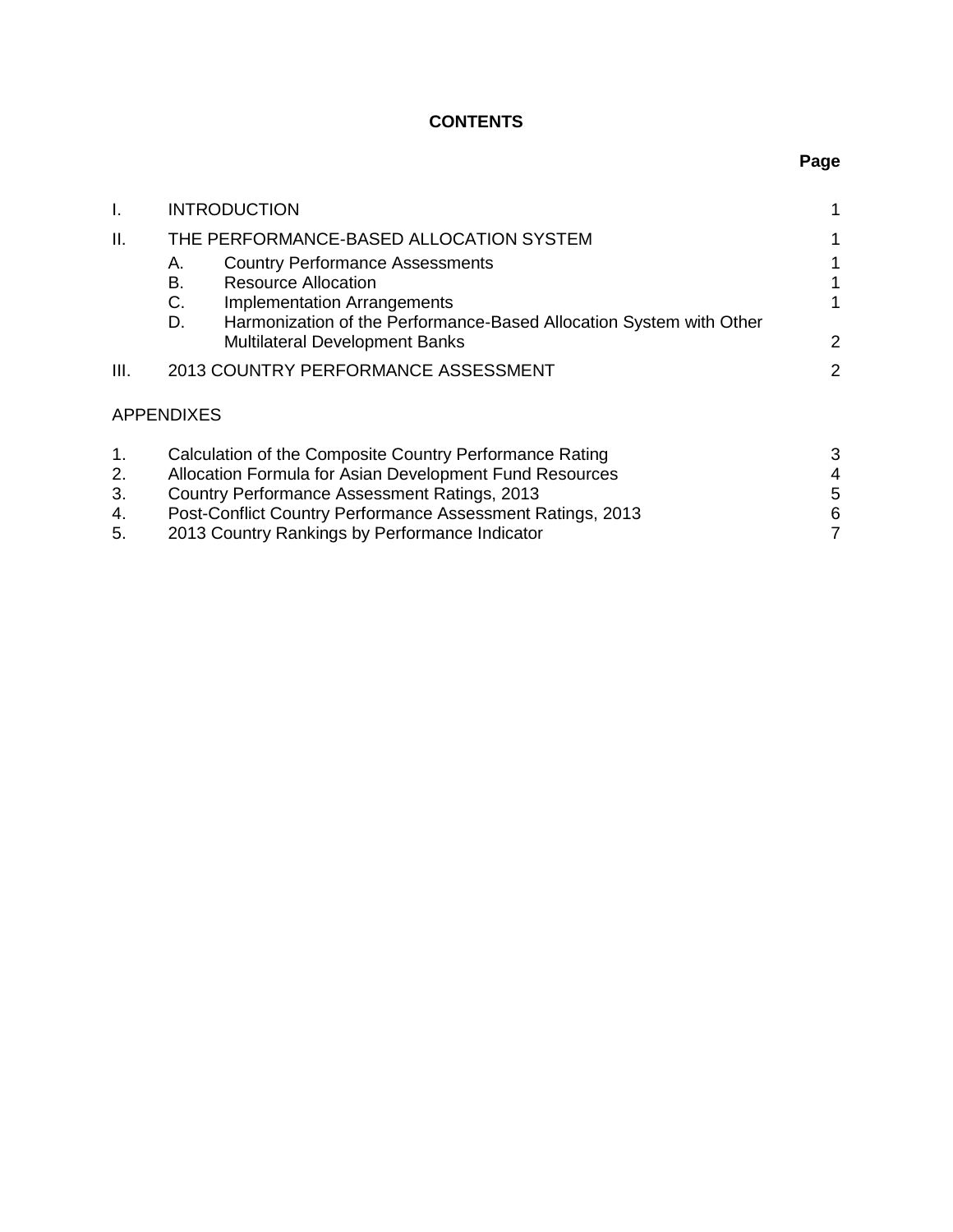## **I. INTRODUCTION**

<span id="page-3-0"></span>1. The Asian Development Bank (ADB) links the allocation of Asian Development Fund (ADF) resources to country performance.<sup>1</sup> This system is based on the principle that aid is most effective in accelerating economic growth and poverty reduction in countries where policy and institutional performance is strong. Under the performance-based allocation (PBA) policy, ADB gauges the relative performance of eligible borrowers with access to the ADF by conducting annual country performance assessments (CPAs) and uses the CPA results to derive ADF allocations. This annual report provides information on the conduct and results of the 2013 assessments. It also summarizes efforts to harmonize ADB's allocation system with similar approaches to the PBA of concessional resources at other multilateral development banks (MDBs).

## **II. THE PERFORMANCE-BASED ALLOCATION SYSTEM**

## <span id="page-3-2"></span><span id="page-3-1"></span>**A. Country Performance Assessments**

2. ADB conducts CPAs for all developing member countries (DMCs) with access to the ADF.<sup>2</sup> The CPA assesses a DMC's policy and institutional framework for promoting poverty reduction, sustainable growth, and the effective use of concessional assistance. Each country's performance is assessed based on the (i) quality of its macroeconomic management, (ii) coherence of its structural policies, (iii) degree to which its policies and institutions promote equity and inclusion, (iv) quality of its governance and public sector management, and (v) performance of the ADF project portfolio in the country. As required by the PBA policy, ADB uses the International Development Association country policy and institutional assessment questionnaire and guidelines. $3$  The method of calculating the composite country performance rating is in Appendix 1.

#### <span id="page-3-3"></span>**B. Resource Allocation**

3. The PBA system uses an allocation formula to derive ADF allocations. The system includes the ADF grant framework under which the proportion of grants in the country allocation is determined based on the debt distress classification. 4 In addition to the CPA, the formula takes into account country needs by including population and per capita gross national income. Other things being equal, allocation shares increase as population rises and decrease as per capita income increases. The allocation formula is described in Appendix 2.

#### <span id="page-3-4"></span>**C. Implementation Arrangements**

4. The focal point for implementing the PBA policy is in the Strategy and Policy Department, which is outside the regional departments. The revised PBA policy instituted this arrangement to separate ADF resource allocation from ADF resource use. Representatives of

 1 The system was adopted in 2001. The performance-based allocation system was revised in 2004, 2007, and 2008. ADB. 2004. *Review of the Asian Development Bank's Policy on the Performance-Based Allocation of Asian Development Fund Resources.* Manila; ADB. 2007. *Revising the Framework for Asian Development Fund Grants*. Manila; ADB. 2008. *Refining the Performance-Based Allocation of Asian Development Fund Resources*. Manila.

 $2$  As of 1 January 2013, 28 DMCs had access to the ADF. Bhutan, Maldives, Palau, Samoa, and Tonga have populations less than 1 million and are currently not classified as fragile and post-conflict situations. In accordance with the PBA policy, they are not required to participate in the 2013 CPA exercise. Myanmar was subsequently provided access to the ADF on 14 January 2013, but was not officially included in the 2013 CPA exercise.

 $3$  This CPA exercise used the 2011 country policy and institutional assessment questionnaire.

<sup>4</sup> ADB. 2007. *Revising the Framework for Asian Development Fund Grants*. Manila.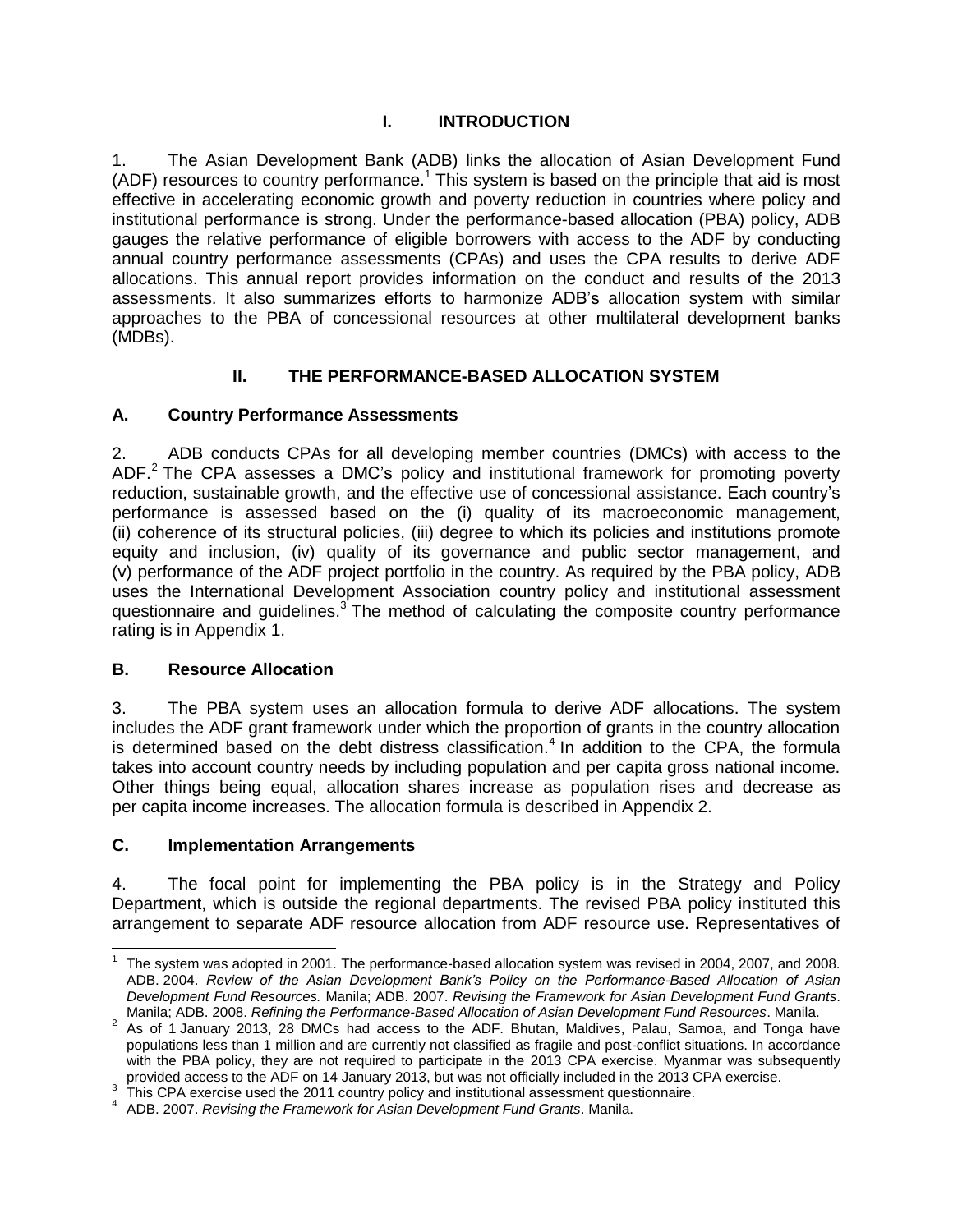the regional departments are included in the CPA working group, along with experts from the Economics and Research Department (ERD), Office of Regional Economic Integration (OREI), Operations Services and Financial Management Department (OSFMD), and Regional and Sustainable Development Department (RSDD). A technical subgroup consisting of experts from ERD, OREI, OSFMD, and RSDD reviews the preliminary CPAs prepared by the country teams and recommends revisions to ensure quality and consistency across countries. The CPA working group then reviews the revised assessments and recommends the country ratings to a CPA review panel. The CPA review panel—chaired by the director general of the Strategy and Policy Department and comprising the heads of the regional departments, ERD, OREI, OSFMD, and RSDD—finalizes the ratings for ADB Management approval.

#### <span id="page-4-0"></span>**D. Harmonization of the Performance-Based Allocation System with Other Multilateral Development Banks**

5. ADB continues to harmonize its ADF allocation and grant policies with other MDBs. Close collaboration with other MDBs is being maintained through annual joint technical workshops and/or meetings on PBA and debt issues. In May 2013, the Strategy and Policy Department represented ADB in the ninth MDB and multilateral financial institution technical workshop on PBA systems hosted by the International Fund for Agricultural Development in Rome, Italy, to discuss issues of common interest regarding PBA systems.

#### **III. 2013 COUNTRY PERFORMANCE ASSESSMENT**

<span id="page-4-1"></span>6. The 2013 CPA exercise followed the rigorous and transparent process described in para. 4. The 2013 CPA ratings approved by ADB Management are in Appendixes 3 and 4. Appendix 3 shows the detailed ratings for the countries taking part in the 2013 CPA exercise. The results of a post-conflict performance assessment for Afghanistan are reported separately in Appendix 4. Appendix 5 shows country rankings for each performance indicator cluster and the overall ranking. In accordance with the PBA policy, this CPA annual report, including the 2013 CPA ratings, will be disclosed to the public. The indicative 2015–2016 ADF country allocation will be made according to the allocation formula (para. 3), based on the 2013 CPA exercise outcome and the estimate of the ADF commitment authority for 2015–2016.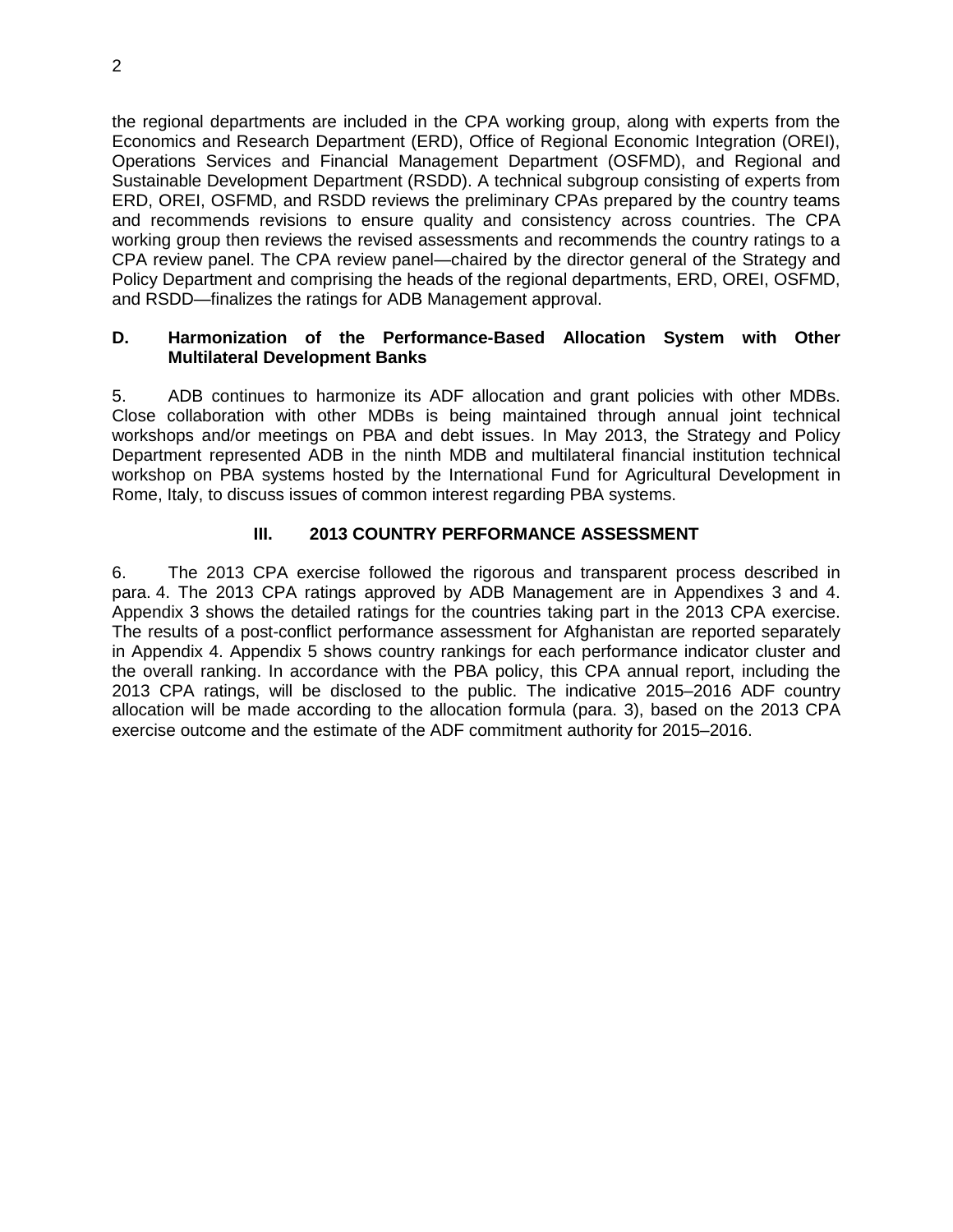

#### **CALCULATION OF THE COMPOSITE COUNTRY PERFORMANCE RATING**

Source: Asian Development Bank. 2008. *Refining the Performance-Based Allocation of Asian Development Fund Resources*. Manila.

 $\omega$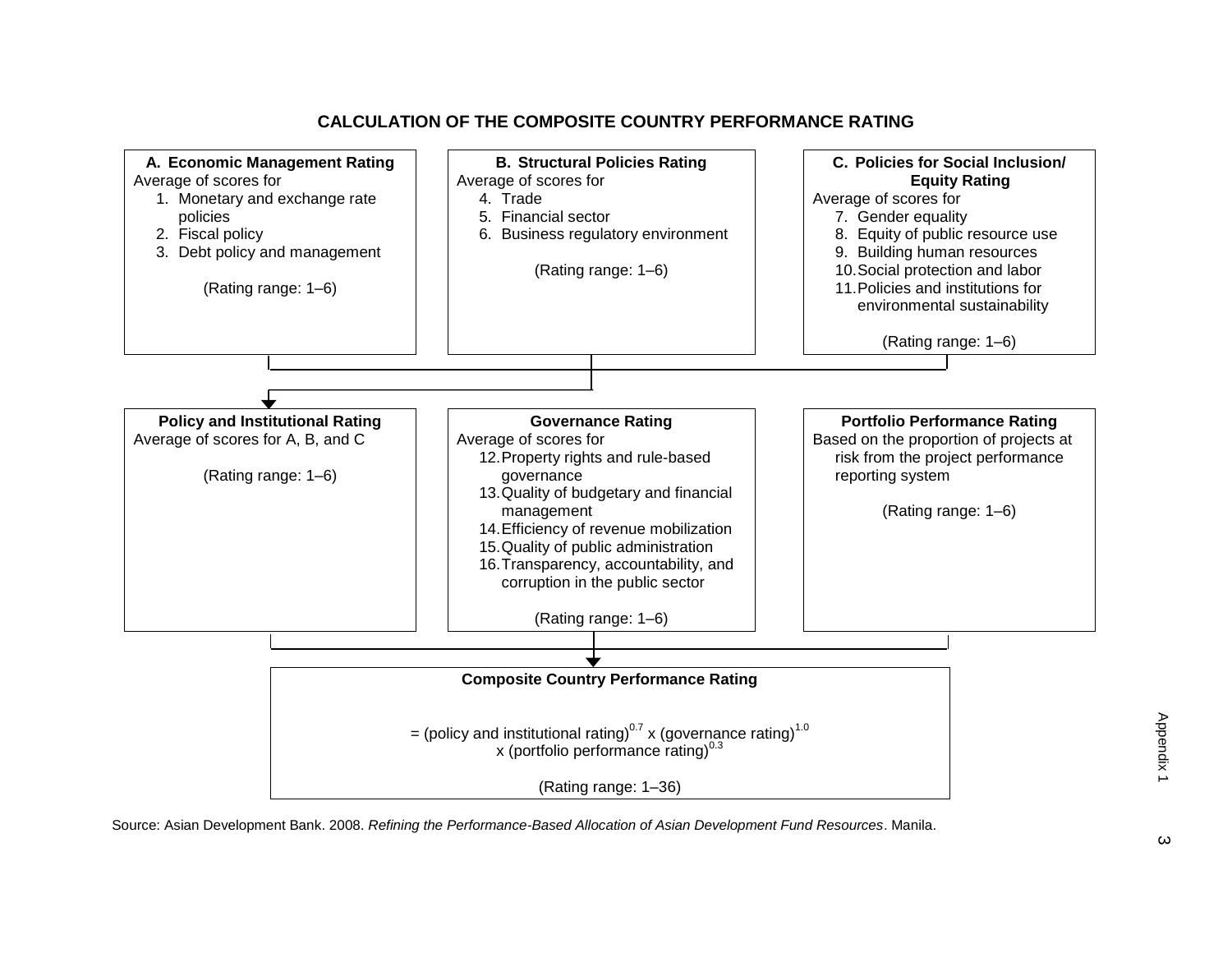## **ALLOCATION FORMULA FOR ASIAN DEVELOPMENT FUND RESOURCES**

1. The allocation formula is a weighted geometric function of the composite country performance rating, per capita income, and population. The allocation shares are scaled so that they sum to one, i.e., the formula is calibrated to ensure that total allocations will equal total available resources. Let CCPR denote the composite country performance rating, PCI denote per capita income, and POP denote population. For each country (i), the share of the Asian Development Fund-allocated resources (S<sub>i</sub>) is determined by the following formula:

$$
S_i = CCPR_i^{2.00} \times PCl_i^{-0.25} \times POP_i^{0.60} \times C.
$$

2. The scaling factor, C, is a constant term where

$$
C = 1 \div \sum_i (CCPR_i^{2.00} \times PCI_i^{-0.25} \times POP_i^{0.60}).
$$

3. The effect of the squaring of the CCPR on its component parts is as follows:

CCPR $i^{2.00}$  = (policy and institutional rating),  $1.40 \times$  (governance rating),  $2.00$ 

× (portfolio performance rating). 0.60

This highlights the importance of the governance rating in the overall country allocation.

4. Each country's indicative assistance level is derived by applying its country allocation share to the Asian Development Fund commitment authority.<sup>1</sup>

 $1$  Net of the set-asides for subregional projects and post-conflict premium for Afghanistan.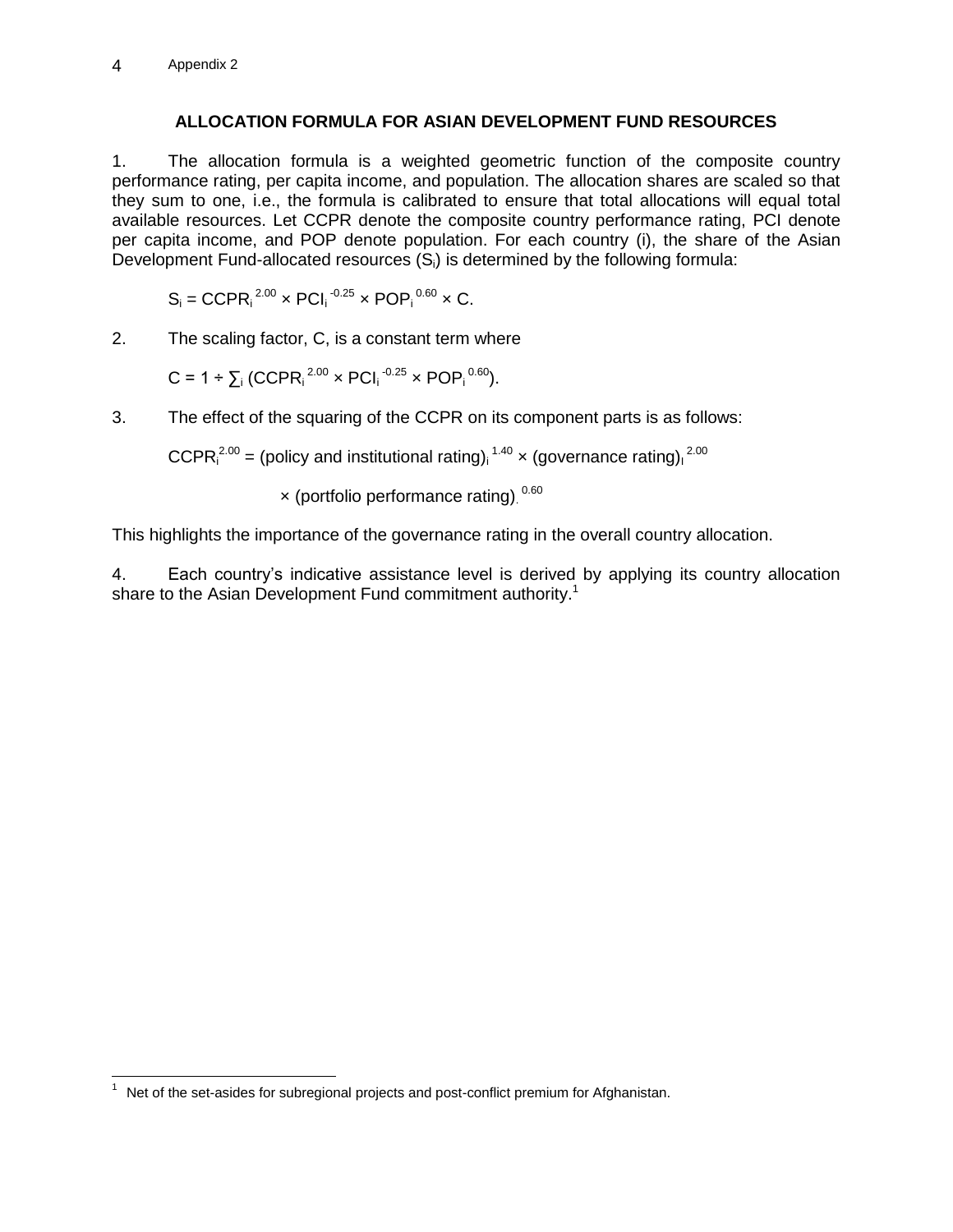#### **COUNTRY PERFORMANCE ASSESSMENT RATINGS, 2013** a

| A. Economic Management                                                                                                                                                                     |                                                |                  |                                            | <b>B. Structural Policies</b> |       |                  |                                                     | C. Policies for Social Inclusion/Equity |                 |                                                          |                                       |                                |                                                                         | D. Public Sector Management and Institutions |                                                           |                                                                         |                                                     |                                               |                                                                                   |         |           |                   |
|--------------------------------------------------------------------------------------------------------------------------------------------------------------------------------------------|------------------------------------------------|------------------|--------------------------------------------|-------------------------------|-------|------------------|-----------------------------------------------------|-----------------------------------------|-----------------|----------------------------------------------------------|---------------------------------------|--------------------------------|-------------------------------------------------------------------------|----------------------------------------------|-----------------------------------------------------------|-------------------------------------------------------------------------|-----------------------------------------------------|-----------------------------------------------|-----------------------------------------------------------------------------------|---------|-----------|-------------------|
| <b>DMCs</b>                                                                                                                                                                                |                                                |                  | 3                                          |                               | 4     | 5                | 6                                                   |                                         | 7               | 8                                                        | 9                                     | 10                             | 11                                                                      |                                              | 12                                                        | 13                                                                      | 14                                                  | 15                                            | 16                                                                                |         | 17        |                   |
|                                                                                                                                                                                            | Exchange<br>Monetary<br>Policie<br>Rate<br>and | Fiscal<br>Policy | Debt<br>Management<br><b>Policy</b><br>and | Average                       | Trade | Financial Sector | Environment<br><b>Regulatory</b><br><b>Business</b> | Average                                 | Gender Equality | Equity<br>Resot<br>esource<br>$\Omega$<br>i Use<br>pilic | <b>Building</b><br>Resources<br>Human | Social Protection<br>and Labor | Environmental<br>Institutions<br>Sustainability<br>Policies<br>and<br>đ | Average                                      | and<br><b>Property Rights</b><br>Governance<br>Rule-based | <b>Budgetary</b><br><u>Management</u><br>Financial<br>Quality of<br>and | Mobilization<br>fficiency<br>Revenue<br>$\subseteq$ | Quality<br><b>Administration</b><br>of Public | gnd<br>ᅝ<br>Accountability,<br>Transparency,<br>Public<br>Corruption in<br>Sector | Average | Portfolio | CCPR              |
| <b>Pacific Countries</b>                                                                                                                                                                   |                                                |                  |                                            |                               |       |                  |                                                     |                                         |                 |                                                          |                                       |                                |                                                                         |                                              |                                                           |                                                                         |                                                     |                                               |                                                                                   |         |           |                   |
| Kiribati                                                                                                                                                                                   | 3.0                                            | 3.0              | 3.0                                        | 3.0                           | 3.0   | 3.0              | 2.5                                                 | 2.8                                     | 3.5             | 3.0                                                      | 3.0                                   | 3.5                            | 3.0                                                                     | 3.2                                          | 3.5                                                       | 2.0                                                                     | 3.0                                                 | 3.0                                           | 3.0                                                                               | 2.9     | 2.5       | 8.3               |
| Marshall Islands                                                                                                                                                                           | 3.0                                            | 2.5              | 3.0                                        | 2.8                           | 3.0   | 3.0              | 2.5                                                 | 2.8                                     | 3.0             | 2.0                                                      | 3.0                                   | 3.0                            | 4.0                                                                     | 3.0                                          | 4.0                                                       | 3.0                                                                     | 3.0                                                 | 2.5                                           | 3.5                                                                               | 3.2     | 3.5       | 9.8               |
| <b>FSM</b>                                                                                                                                                                                 | 3.0                                            | 2.5              | 2.5                                        | 2.7                           | 4.0   | 3.0              | 2.5                                                 | 3.2                                     | 3.0             | 2.5                                                      | 2.5                                   | 3.0                            | 3.0                                                                     | 2.8                                          | 3.0                                                       | 3.0                                                                     | 3.0                                                 | 2.5                                           | 3.0                                                                               | 2.9     | 3.5       | 8.9               |
| Nauru                                                                                                                                                                                      | 3.0                                            | 3.5              | 2.0                                        | 2.8                           | 3.5   | 1.0              | 2.0                                                 | 2.2                                     | 3.5             | 2.5                                                      | 3.0                                   | 3.5                            | 2.5                                                                     | 3.0                                          | 2.5                                                       | 4.0                                                                     | 3.0                                                 | 3.0                                           | 3.0                                                                               | 3.1     | 3.5       | 9.0               |
| Palau                                                                                                                                                                                      | 3.5                                            | 2.5              | 4.0                                        | 3.3                           | 4.0   | 3.5              | 2.5                                                 | 3.3                                     | 3.0             | 3.5                                                      | 4.0                                   | 4.0                            | 4.0                                                                     | 3.7                                          | 4.0                                                       | 3.5                                                                     | 3.5                                                 | 3.0                                           | 3.0                                                                               | 3.4     | 3.5       | 11.8              |
| Papua New Guinea                                                                                                                                                                           | 4.0                                            | 3.5              | 4.5                                        | 4.0                           | 4.5   | 3.5              | 3.0                                                 | 3.7                                     | 2.5             | 3.5                                                      | 3.0                                   | 3.0                            | 2.5                                                                     | 2.9                                          | 2.5                                                       | 3.5                                                                     | 4.0                                                 | 2.0                                           | 3.0                                                                               | 3.0     | 3.5       | 10.5              |
| Samoa                                                                                                                                                                                      | 4.0                                            | 3.5              | 3.5                                        | 3.7                           | 5.0   | 4.0              | 3.5                                                 | 4.2                                     | 3.5             | 4.5                                                      | 4.5                                   | 3.5                            | 4.0                                                                     | 4.0                                          | 4.0                                                       | 3.5                                                                     | 4.5                                                 | 4.0                                           | 4.0                                                                               | 4.0     | 2.5       | 13.8              |
| Solomon Islands                                                                                                                                                                            | 3.5                                            | 3.5              | 4.5                                        | 3.8                           | 3.5   | 3.5              | 3.5                                                 | 3.5                                     | 3.0             | 3.0                                                      | 3.0                                   | 2.5                            | 2.5                                                                     | 2.8                                          | 3.5                                                       | 3.5                                                                     | 3.0                                                 | 2.5                                           | 3.0                                                                               | 3.1     | 4.5       | 11.4              |
| Timor-Leste                                                                                                                                                                                | 3.5                                            | 4.0              | 4.5                                        | 4.0                           | 4.5   | 2.5              | 2.5                                                 | 3.2                                     | 3.5             | 3.0                                                      | 3.0                                   | 3.0                            | 2.5                                                                     | 3.0                                          | 2.5                                                       | 3.0                                                                     | 4.0                                                 | 3.0                                           | 3.0                                                                               | 3.1     | 3.0       | 10.1              |
| Tonga                                                                                                                                                                                      | 3.5                                            | 3.5              | 3.0                                        | 3.3                           | 4.5   | 3.5              | 3.0                                                 | 3.7                                     | 3.0             | 4.0                                                      | 4.0                                   | 3.0                            | 4.0                                                                     | 3.6                                          | 3.5                                                       | 4.0                                                                     | 4.5                                                 | 4.0                                           | 3.5                                                                               | 3.9     | 3.5       | 13.7              |
| Tuvalu                                                                                                                                                                                     | 3.5                                            | 3.0              | 2.0                                        | 2.8                           | 3.0   | 2.5              | 2.5                                                 | 2.7                                     | 3.0             | 3.5                                                      | 4.0                                   | 3.5                            | 3.5                                                                     | 3.5                                          | 4.0                                                       | 3.0                                                                     | 3.0                                                 | 3.0                                           | 3.0                                                                               | 3.2     | 3.5       | 10.1              |
| Vanuatu                                                                                                                                                                                    | 4.0                                            | 3.0              | 4.5                                        | 3.8                           | 3.5   | 3.5              | 3.0                                                 | 3.3                                     | 3.0             | 3.0                                                      | 3.0                                   | 3.0                            | $2.5\,$                                                                 | 2.9                                          | 3.0                                                       | 3.5                                                                     | 2.5                                                 | 3.5                                           | 3.0                                                                               | 3.1     | 4.5       | 11.4              |
| Average                                                                                                                                                                                    | 3.5                                            | 3.2              | 3.4                                        | 3.3                           | 3.8   | 3.0              | $2.8\,$                                             | 3.2                                     | 3.1             | 3.2                                                      | 3.3                                   | 3.2                            | 3.2                                                                     | 3.2                                          | 3.3                                                       | 3.3                                                                     | 3.4                                                 | 3.0                                           | 3.2                                                                               | 3.2     | 3.5       | 10.7              |
| <b>Group A Countries</b>                                                                                                                                                                   |                                                |                  |                                            |                               |       |                  |                                                     |                                         |                 |                                                          |                                       |                                |                                                                         |                                              |                                                           |                                                                         |                                                     |                                               |                                                                                   |         |           |                   |
| Afghanistan                                                                                                                                                                                | 3.5                                            | 3.0              | 3.5                                        | 3.3                           | 3.5   | 2.0              | $3.0\,$                                             | 2.8                                     | 2.0             | 3.0                                                      | 3.0                                   | 2.5                            | 2.0                                                                     | 2.5                                          | 1.5                                                       | 4.0                                                                     | 3.5                                                 | 2.5                                           | 2.0                                                                               | 2.7     | 3.5       | 8.3               |
| <b>Bhutan</b>                                                                                                                                                                              | 4.5                                            | 4.5              | 4.5                                        | 4.5                           | 4.0   | 3.5              | 3.5                                                 | 3.7                                     | 4.5             | 4.5                                                      | 5.0                                   | 4.5                            | 5.5                                                                     | 4.8                                          | 4.5                                                       | 4.5                                                                     | 5.0                                                 | 5.5                                           | 4.5                                                                               | 4.8     | 4.0       | 20.3              |
| Cambodia                                                                                                                                                                                   | 4.5                                            | 4.5              | 5.0                                        | 4.7                           | 4.5   | 4.0              | 3.5                                                 | 4.0                                     | 4.5             | 4.0                                                      | 4.0                                   | 3.5                            | 3.5                                                                     | 3.9                                          | 3.5                                                       | 4.5                                                                     | 4.0                                                 | 4.0                                           | 3.5                                                                               | 3.9     | 3.0       | 14.8              |
| Kyrgyz Republic                                                                                                                                                                            | 4.5                                            | 4.0              | 4.5                                        | 4.3                           | 5.0   | 4.0              | 4.0                                                 | 4.3                                     | 4.5             | 4.0                                                      | 5.0                                   | 4.5                            | 4.0                                                                     | 4.4                                          | 3.5                                                       | 3.5                                                                     | 4.0                                                 | 4.0                                           | 3.5                                                                               | 3.7     | 3.0       | 14.4              |
| Lao PDR                                                                                                                                                                                    | 4.5                                            | 4.0              | 4.0                                        | 4.2                           | 4.5   | 3.5              | 3.5                                                 | 3.8                                     | 4.0             | 4.5                                                      | 4.5                                   | 3.5                            | 4.0                                                                     | 4.1                                          | 3.5                                                       | 4.0                                                                     | 4.0                                                 | 4.5                                           | 3.5                                                                               | 3.9     | 4.0       | 15.7              |
| Maldives                                                                                                                                                                                   | 4.0                                            | 3.5              | 3.0                                        | 3.5                           | 4.0   | 3.0              | 4.0                                                 | 3.7                                     | 4.0             | 4.5                                                      | 4.5                                   | 4.0                            | 4.0                                                                     | 4.2                                          | 4.0                                                       | 3.0                                                                     | 4.0                                                 | 4.0                                           | 3.0                                                                               | 3.6     | 4.5       | 14.4              |
| Nepal                                                                                                                                                                                      | 4.5                                            | 3.5              | 4.0                                        | 4.0                           | 4.5   | 4.0              | 3.5                                                 | 4.0                                     | 4.0             | 4.0                                                      | 4.0                                   | 4.0                            | 4.5                                                                     | 4.1                                          | 3.0                                                       | 4.0                                                                     | 5.0                                                 | 3.5                                           | 3.5                                                                               | 3.8     | 3.0       | 14.0              |
| Tajikistan                                                                                                                                                                                 | 4.0                                            | 4.0              | 4.0                                        | 4.0                           | 4.0   | 3.5              | 4.0                                                 | 3.8                                     | 3.5             | 4.0                                                      | 3.5                                   | 4.0                            | 3.0                                                                     | 3.6                                          | 3.5                                                       | 4.0                                                                     | 4.0                                                 | 3.5                                           | 3.0                                                                               | 3.6     | 4.5       | 14.4              |
| Average                                                                                                                                                                                    | 4.3                                            | 3.9              | 4.1                                        | 4.1                           | 4.3   | 3.4              | 3.6                                                 | 3.8                                     | 3.9             | 4.1                                                      | 4.2                                   | 3.8                            | 3.8                                                                     | 4.0                                          | 3.4                                                       | 3.9                                                                     | 4.2                                                 | 3.9                                           | 3.3                                                                               | 3.8     | 3.7       | 14.5              |
| <b>Group B Countries</b>                                                                                                                                                                   |                                                |                  |                                            |                               |       |                  |                                                     |                                         |                 |                                                          |                                       |                                |                                                                         |                                              |                                                           |                                                                         |                                                     |                                               |                                                                                   |         |           |                   |
| Armenia                                                                                                                                                                                    | 4.0                                            | 5.0              | 5.0                                        | 4.7                           | 5.0   | 4.5              | 4.5                                                 | 4.7                                     | 4.5             | 4.5                                                      | 5.0                                   | 4.5                            | 3.5                                                                     | 4.4                                          | 4.0                                                       | 4.5                                                                     | 4.5                                                 | 4.5                                           | 3.5                                                                               | 4.2     | 4.5       | 19.1              |
| Bangladesh                                                                                                                                                                                 | 4.5                                            | 4.0              | 4.5                                        | 4.3                           | 3.5   | 4.0              | 3.0                                                 | 3.5                                     | 4.5             | 4.5                                                      | 4.5                                   | 4.0                            | 4.0                                                                     | 4.3                                          | 4.0                                                       | 4.0                                                                     | 4.0                                                 | 3.5                                           | 4.0                                                                               | 3.9     | 3.5       | 15.1              |
| Georgia                                                                                                                                                                                    | 4.5                                            | 4.5              | 5.0                                        | 4.7                           | 6.0   | 3.5              | 5.5                                                 | 5.0                                     | 4.5             | 4.5                                                      | 5.0                                   | 4.5                            | 3.0                                                                     | 4.3                                          | 4.0                                                       | 5.0                                                                     | 5.5                                                 | 4.5                                           | 4.0                                                                               | 4.6     | 2.5       | 17.8              |
| Mongolia                                                                                                                                                                                   | 3.5                                            | 3.5              | 4.0                                        | 3.7                           | 4.5   | 3.5              | 4.5                                                 | 4.2                                     | 4.5             | 4.0                                                      | 4.5                                   | 4.5                            | 3.0                                                                     | 4.1                                          | 4.0                                                       | 4.0                                                                     | 4.5                                                 | 4.0                                           | 4.0                                                                               | 4.1     | 3.5       | 15.7              |
| Pakistan                                                                                                                                                                                   | 3.5                                            | 3.5              | 4.0                                        | 3.7                           | 4.0   | 4.0              | 4.0                                                 | 4.0                                     | 2.5             | 4.0                                                      | 3.0                                   | 3.5                            | 4.0                                                                     | 3.4                                          | 3.0                                                       | 4.5                                                                     | 3.5                                                 | 3.5                                           | 3.5                                                                               | 3.6     | 3.0       | 12.5              |
| Sri Lanka                                                                                                                                                                                  | 4.5                                            | 4.0              | 4.0                                        | 4.2                           | 4.5   | 4.0              | 4.0                                                 | 4.2                                     | 4.0             | 4.5                                                      | 5.0                                   | 4.0                            | 4.0                                                                     | 4.3                                          | 4.0                                                       | 4.0                                                                     | 4.0                                                 | 4.0                                           | 3.5                                                                               | 3.9     | 4.5       | 16.8              |
| Uzbekistan                                                                                                                                                                                 | 5.0                                            | 5.0              | 5.0                                        | 5.0                           | 3.0   | 3.5              | 4.0                                                 | 3.5                                     | 4.0             | 4.5                                                      | 4.5                                   | 4.5                            | 4.0                                                                     | 4.3                                          | 4.0                                                       | 4.5                                                                     | 4.0                                                 | 3.0                                           | 2.5                                                                               | 3.6     | 3.0       | 13.8              |
| Viet Nam                                                                                                                                                                                   | 4.5                                            | 4.5              | 4.5                                        | 4.5                           | 4.0   | 4.5              | 4.0                                                 | 4.2                                     | 5.0             | 5.5                                                      | 5.0                                   | 4.5                            | 4.5                                                                     | 4.9                                          | 4.5                                                       | 4.5                                                                     | 4.5                                                 | 4.5                                           | 4.0                                                                               | 4.4     | 3.0       | 17.6              |
| Average                                                                                                                                                                                    | 4.3                                            | 4.3              | 4.5                                        | 4.3                           | 4.3   | 3.9              | 4.2                                                 | 4.1                                     | 4.2             | 4.5                                                      | 4.6                                   | 4.3                            | 3.8                                                                     | 4.3                                          | 3.9                                                       | 4.4                                                                     | 4.3                                                 | 3.9                                           | 3.6                                                                               | 4.0     | 3.4       | 16.0              |
| <b>Average Non-Pacific</b>                                                                                                                                                                 | 4.3                                            | 4.1              | 4.3                                        | 4.2                           | 4.3   | 3.7              | 3.9                                                 | 4.0                                     | 4.0             | 4.3                                                      | 4.4                                   | 4.0                            | 3.8                                                                     | 4.1                                          | 3.7                                                       | 4.2                                                                     | 4.3                                                 | 3.9                                           | 3.5                                                                               | 3.9     | 3.6       | $\overline{15.3}$ |
| Average (All)                                                                                                                                                                              | 3.9                                            | 3.7              | 3.9                                        | 3.8                           | 4.1   | 3.4              | 3.4                                                 | 3.6                                     | 3.6             | 3.8                                                      | 3.9                                   | 3.7                            | 3.5                                                                     | 3.7                                          | 3.5                                                       | 3.8                                                                     | 3.9                                                 | 3.5                                           | 3.3                                                                               | 3.6     | 3.5       | Append<br>13.3    |
| CCPR = composite country performance rating, DMC = developing member country, FSM = Federated States of Micronesia, Lao PDR = Lao People's Democratic Republic.                            |                                                |                  |                                            |                               |       |                  |                                                     |                                         |                 |                                                          |                                       |                                |                                                                         |                                              |                                                           |                                                                         |                                                     |                                               |                                                                                   |         |           |                   |
| <sup>a</sup> Bhutan. Maldives. Palau. Samoa, and Tonga are not required to participate in the 2013 country performance assessment (CPA) exercise. For these countries, the scores from the |                                                |                  |                                            |                               |       |                  |                                                     |                                         |                 |                                                          |                                       |                                |                                                                         |                                              |                                                           |                                                                         |                                                     |                                               |                                                                                   |         |           | ω                 |

CCPR = composite country performance rating, DMC = developing member country, FSM = Federated States of Micronesia, Lao PDR = Lao People's Democratic Republic. a Bhutan, Maldives, Palau, Samoa, and Tonga are not required to participate in the 2013 country performance assessment (CPA) exercise. For these countries, the scores from the 2012 Annual CPA exercise are reflected, except for the portfolio performance rating, which has been updated.

Note: The CCPR is computed as (policy and institutional rating)<sup>0.70</sup> x (public sector management and institutions average) x (portfolio rating)<sup>0.30</sup>, where the policy and institutional rating is the unweighted average of the scores for clusters A, B, and C, which respectively covers economic management, structural policies, and policies for social inclusion/equity. Source: Asian Development Bank.

5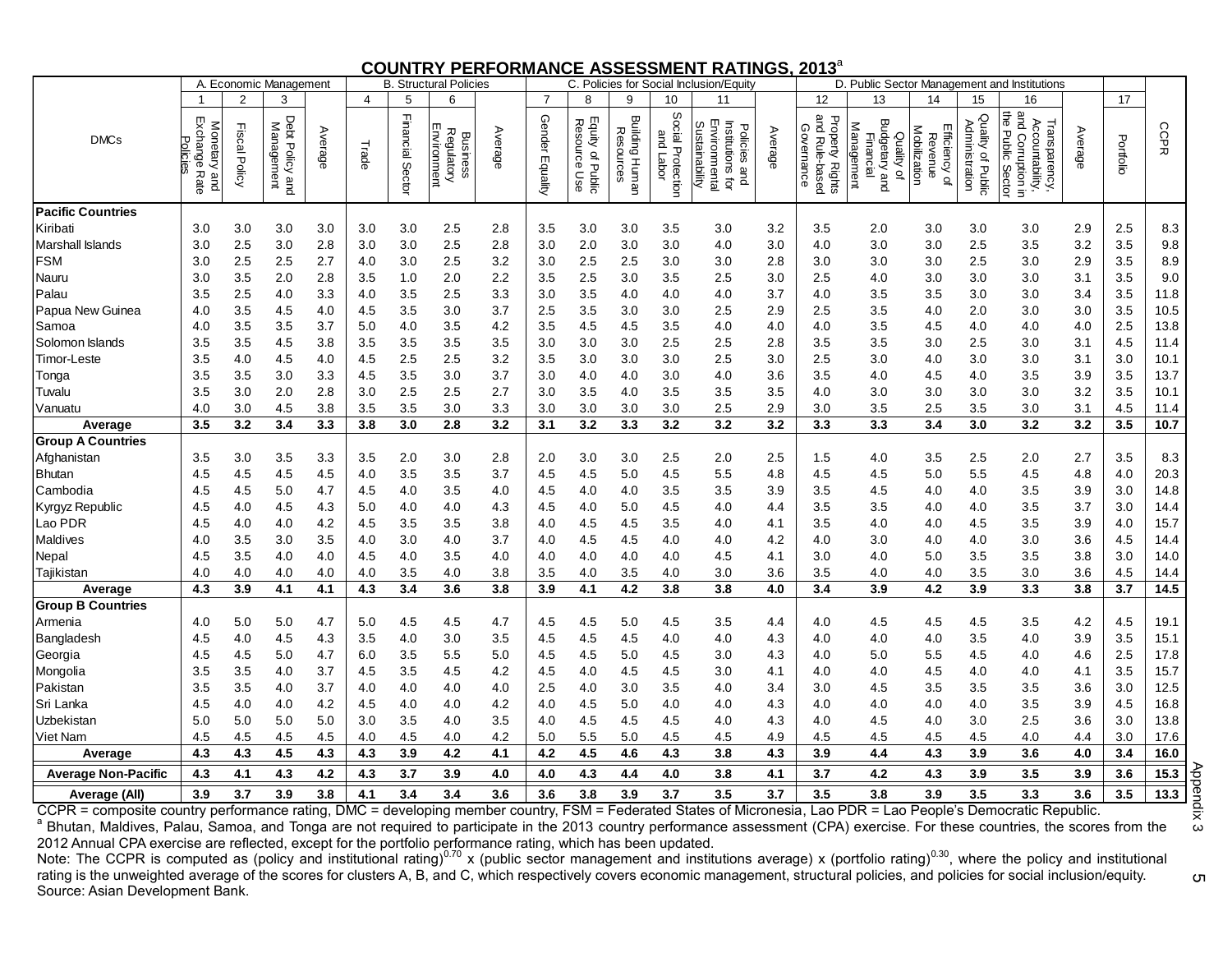| <b>Post-Conflict Performance Indicators</b>                   | Afghanistan |
|---------------------------------------------------------------|-------------|
| <b>Cluster A: Economic Management and Structural Policies</b> | 4.3         |
| 1. Macroeconomic management                                   | 3.5         |
| 2. Debt management                                            | 4.5         |
| 3. Functioning of budget administration                       | 5.0         |
| 4. Business environment                                       | 4.0         |
| <b>Cluster B: Social Inclusion and Human Development</b>      | 3.3         |
| 5. Human resource building                                    | 4.0         |
| 6. Vulnerable groups, gender, and social cohesion             | 2.5         |
| <b>Cluster C: Governance</b>                                  | 3.0         |
| 7. Capacity of public administration                          | 3.5         |
| 8. Rule of law and personal security                          | 2.0         |
| 9. Accountability and transparency                            | 3.5         |
| <b>Cluster D: Post-Conflict Risk</b>                          | 2.3         |
| 10. Security                                                  | 2.0         |
| 11. Management of conflict and recovery                       | 2.0         |
| 12. Peace building                                            | 3.0         |
| <b>Overall PCPI</b>                                           | 3.3         |
| <b>Quality of Portfolio Performance</b>                       | 3.5         |
| <b>Overall Score</b>                                          | 3.3         |

# **POST-CONFLICT COUNTRY PERFORMANCE ASSESSMENT RATINGS, 2013**

PCPI = post-conflict performance indicator.

Note: The overall PCPI score is computed by taking the average of clusters A–D. The overall score is computed in accordance with the International Development Association's post-conflict framework by giving 20% weight to the portfolio.

Source: Asian Development Bank.